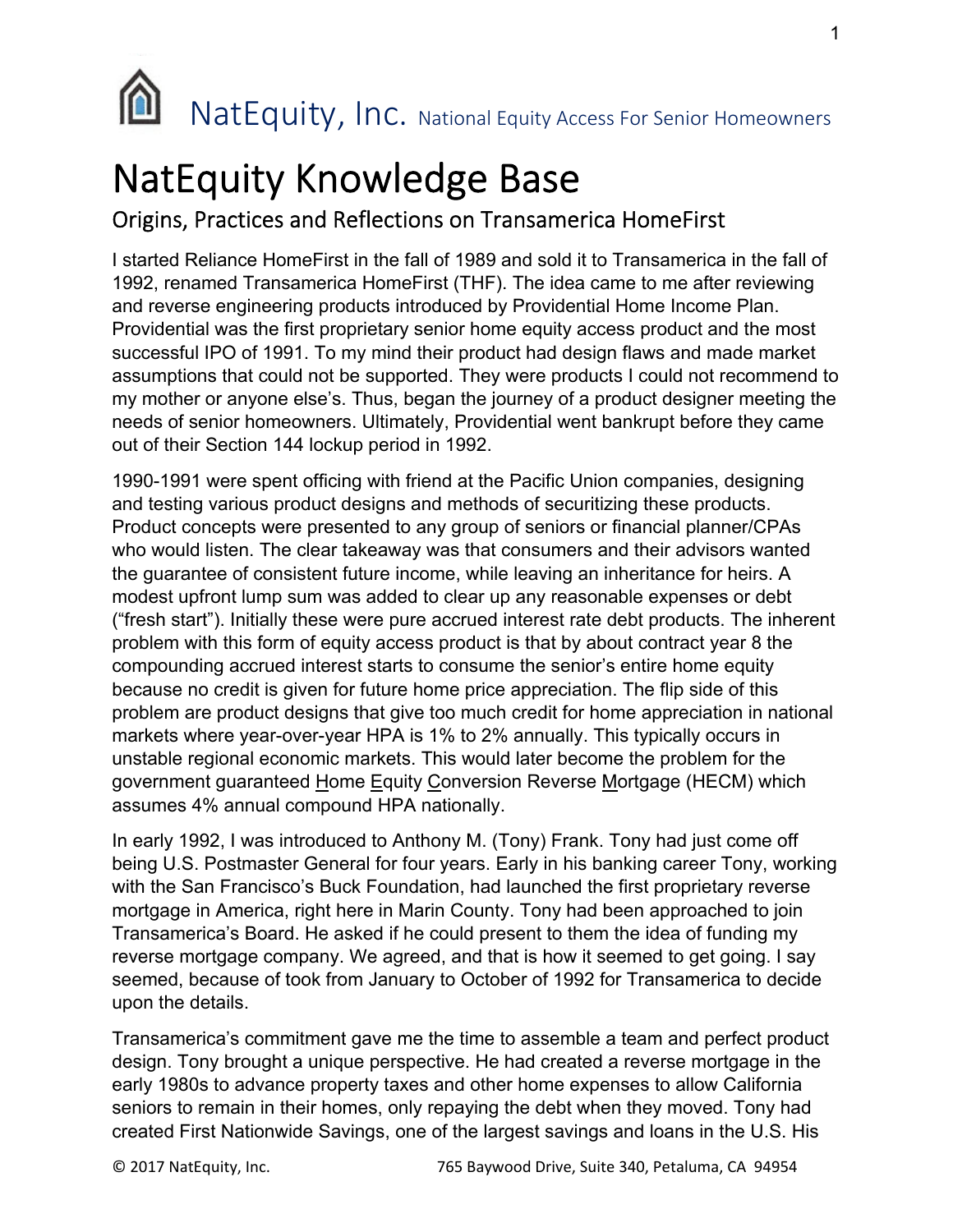mantra was trying to figure out new ways to "get someone to walk by the other guys branch and bank with you". By 1992, Tony had spent years exploring the needs of seniors. At the Post Office, he formed one of the first partnerships with AARP to provide low cost mailings to their members. This was pre-internet and the early days of the ATM. Principles from that era still apply today, especially for older seniors.

In October 1992, we convened a two-day THF conference. In addition to Tony, we invited a friend of my wife, Joan Goldhamer and Joan's friend Barbara, the wife of a political science professor at UC Berkeley. After college, in the 1940s at Columbia, Joan helped pioneer the new concept of focus group interviews at McCann Erickson, a large New York ad agencies and later as an early employee of RAND Corporation. A lot of our time over two days was spent exploring two concepts: 1) Age Identity and 2) Wealth Factor. The interplay of these concepts is important to understanding the senior markets and why so often senior equity access product designers miss the mark.

Age Identity is learning how to understand seniors, their experience-based thinking and what they really want and don't want for their future. Seniors identify best with people within 10 years of their age. The Wealth Factor, or lack thereof, is critical to this understanding. Both are best learned and practiced by employees who are seniors teaching younger colleagues. Learning to successfully think like a senior homeowner takes understanding what they have gone through to get to where they are today. In California, many of these seniors were the young teachers and other professionals who put down roots in the 1970s and 1980s when they bought their first home. They had modest incomes and made do with what they could afford, while enjoying the environment around them. Today these seniors live in million-dollar houses but continue to live on modest fixed retirement incomes. Aging in place is a challenge. No splurges, just extra income is what they want.

We did drills at the outset of the two day conference that AARP uses to focus on senior needs. Linda Hubbard, who had been the maid-of-honor in our wedding and my wife's close friend had, until becoming part of the THF team, been the Managing Editor of Modern Maturity, the AARP magazine. Modern Maturity had a monthly circulation of 32 million, the largest of any magazine in the world. As today, AARP partnered with large corporations who will co-brand products at a substantial lose to gain access to AARP's membership. IBM provided two examples of conditions often encountered by seniors. First, rub Vaseline on the inside of a pair of glasses to experience diminished eyesight. Second, IBM computer folks had determined that often seniors see the top half of computer font because of the distraction from serif (squiggly bottoms) of many type fonts. This later point led many states and the federal government to require the use of 12-point, non-serif fonts, in marketing materials and contracts presented to anyone over age 65.

Joan Goldhamer, her friend Barbara and Tony led group discussions. From a product design and program implementation standpoint, it became clear that both the reality and public perception of a product had to address the needs of the largest population of seniors. Age Identity and the Wealth Factor came front and center. Tony had made \$300 million on his sale of Nationwide Savings and another \$300 million as the first and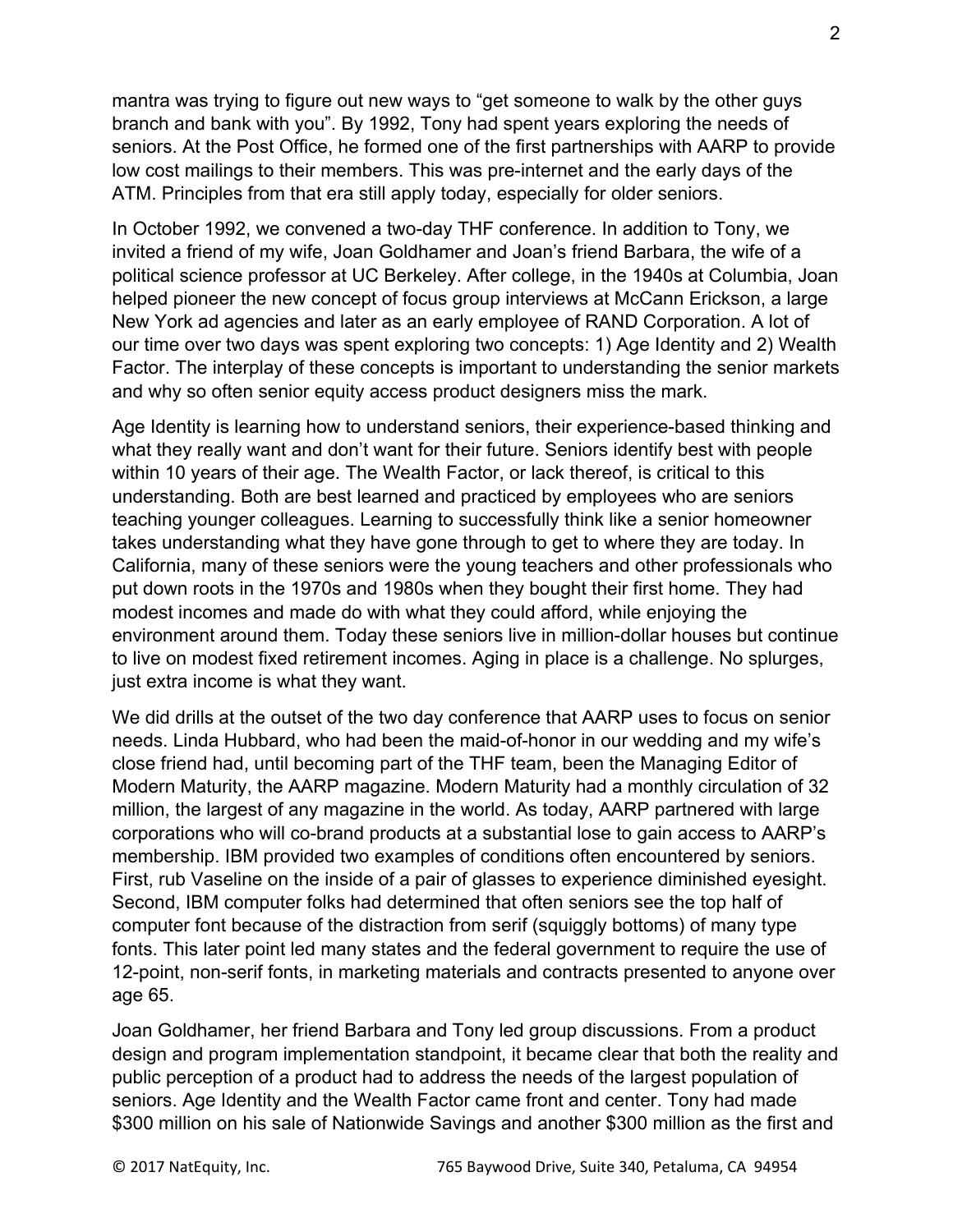lead outside Director at Charles Schwab. He had spent years observing that people of wealth, especially young people of wealth, had misconceptions of what seniors want. Joan, Barbara and Tony were all over age 60 and we were in our 40s. The key takeaways for the THF teams allowed us to focus on a set of product design and operating principles allowing us to create a successful company funded by a large insurance conglomerate.

Transamerica HomeFirst was not without mistakes. Fitting into the structure of a large corporation took compromise. As founder my long-term financial fate was tied to a profits interest above a hurdle rate in the ultimate sale of the portfolio of contracts. My colleagues received stock option in the parent company. At times this split loyalties. One unifying upside was the generous benefits package Transamerica offered.

With hindsight, other problems of being a highly visible part of a major national corporations was our parent company's desire for HomeFirst to have a national footprint. Later analysis show that we never really made money in states outside of California. Even in California, equity access contracts in inland California were only marginally profitable. A little understood component of the California real estate market is Proposition 13 that froze property taxes at 1978 levels until a home is resold. By contrast, Illinois increase the property tax base until a person reaches age 65 before freezing the tax. That high property tax, combined with low retirement income explains why many seniors in Illinois, New Jersey, Connecticut and New York relocate when they retire. There are more than 2 million senior households, age 75+, living in homes valued at more than \$600,00 (year 2010 census) in the 11-counties, 18 thousand square miles of coastal California. The average home value in the rest of the country is about \$300,000. Research tells us that there are only 3 million high value household in the rest of the 1.9 billion square miles in the U.S.

NatEquity's decision to initially offer product in coastal California is based upon historical trends, the strong economic proposition and the diversification the eleven coastal counties. Coastal California is mostly a smokeless manufacturing and service economy that changed materially after the shakeout at the end of the Cold War. Technology, biomedical and entertainment are supported by a large university system that keeps turning out top talent for more higher paying jobs. Companies from around the world create companies to utilize this talent, which in turn creates new spinoffs. No other part of the United States matches this profile. These highly paid workers need homes. They are attracted to the older homes in close-in suburbs when these homes come to market. That is why many of these homes are all cash sales or have prearranged financing.

Except for the later addition of the "House Money" line of credit product, THF's main product was an accrued interest contract where we shared in future home appreciation. The introduction of this product in 1993 was problematic because of high interest rates and the economic downturn in the California economy caused by the end of the Cold War. THF wrote contracts designed around a forward assumption of 2.5% future HPA at a time when housing prices were in a deep decline: declining as much as 50% each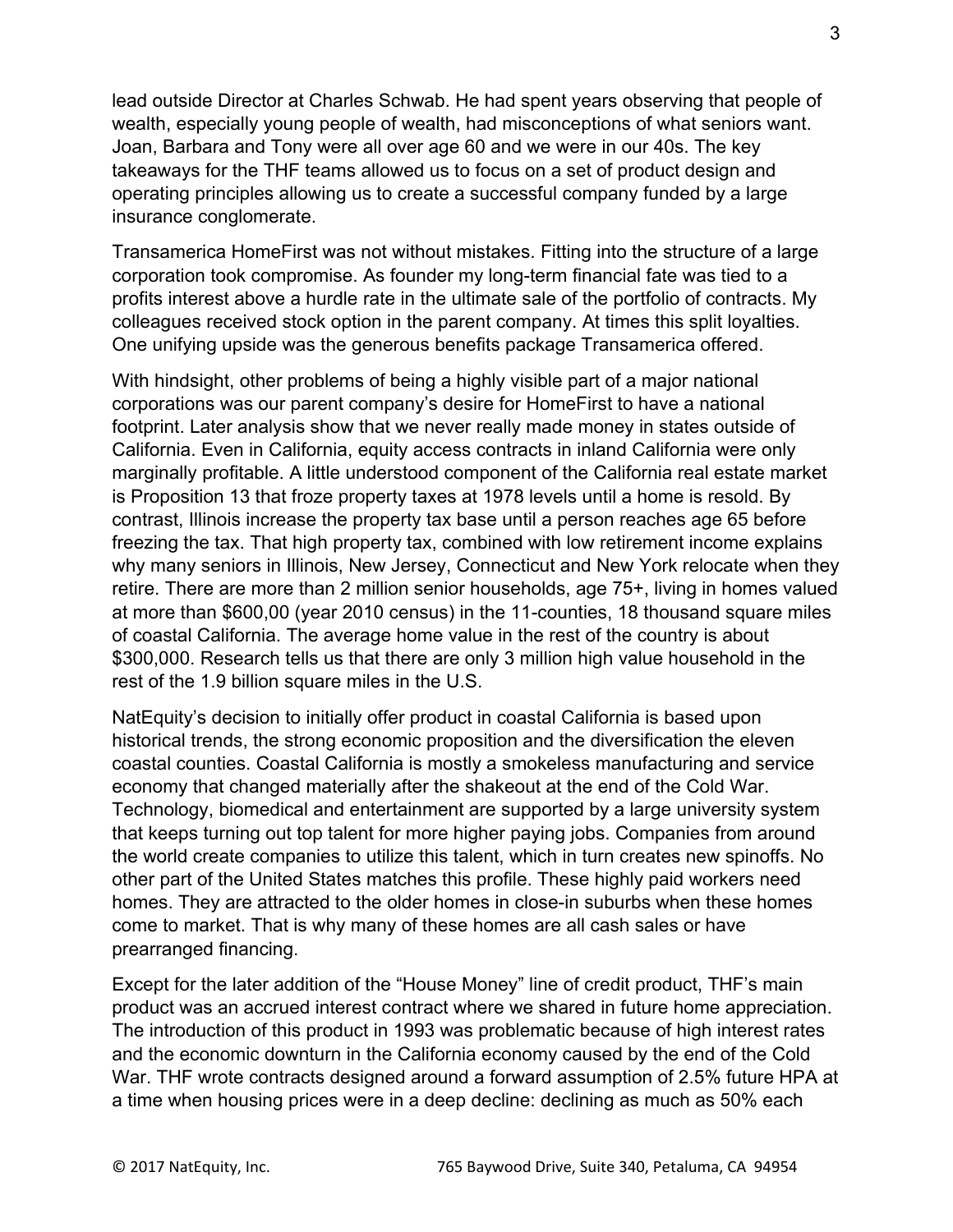year in Southern California. By 1996 the economy had diversified beyond the "military industrial complex" and house prices rebounded at 50% or more each year.

Homeowners, egged on by plaintiff's lawyers, took advantage of this to sue Transamerica. At deposition and trial, we were constantly confronted with incorrect examples of low 'market bottom pricing pitted against high home values after the turnaround when prices were high. Other items confronted at trial were phrases taken out of context in marketing materials and a forced arbitration clause. Transamerica and other defendants never lost at trial but Aegon, who acquired Transamerica, exacerbated the situation by continuously settling cases for disproportionately high amounts. This became a viciously cycle until the last Flores trial in 2006, when most of our contract provisions and the element of shared appreciation were found to be valid. Ironically, this led to a flood of new shared appreciation option type equity access products in 2007.

Below is an outline and description of these design principles and observations:

- 1. To be accepted and sell, a product needs to be perceived as fair to the senior homeowner, their children, as well as advisors and the press.
- 2. The largest cohort of senior homeowners want to accomplish three things when accessing their hard-earned home equity:
	- a. Clear up some nagging expenses or commitments,
	- b. Have continuous future income while they live in their homes and
	- c. Leave some inherence to their heirs.
- 3. A balance had to be found between cash advances and monthly income while meeting the inheritances expectations of homeowners.
- 4. Strong product stress testing with all available data needs to be done to assure the senior that the design of the product they were buying will not consume their home equity over their stay in the home. The homeowners need to understand and know that, yes, we are making money but they are also gaining in value while they continue to live in and manage their home.
- 5. Like the highly successful Trader Joes philosophy, do not offer consumers too many choices, it only slows down their decision process. They can always go to another vendor to get a specialized product that meets their unique needs.
- 6. Offer a flexible product that offers them the ability to feel like they are part of the decision process and are tailoring a product to meet their needs.
- 7. Don't present products that offer too much cash and the opportunity to rapidly deplete remaining home equity. These borrowers lose interest in maintaining their homes.
- 8. The largest earning asset of a coastal California senior homeowner is their home. They are proud of it and want the means to maintain the home, so it continues to "earn" and appreciate for them.
- 9. Responsible seniors told THF they spent about one third of our cash advances on home maintenance but would have liked to have more to be proactive about home maintenance. THF's contracts did not have repair advance provisions.
- 10. Recognize from the outset that your profitability comes when the home is sold at the highest value. Remember and be compensated for work and costs you will incur to clean, stage and list the home for sale.